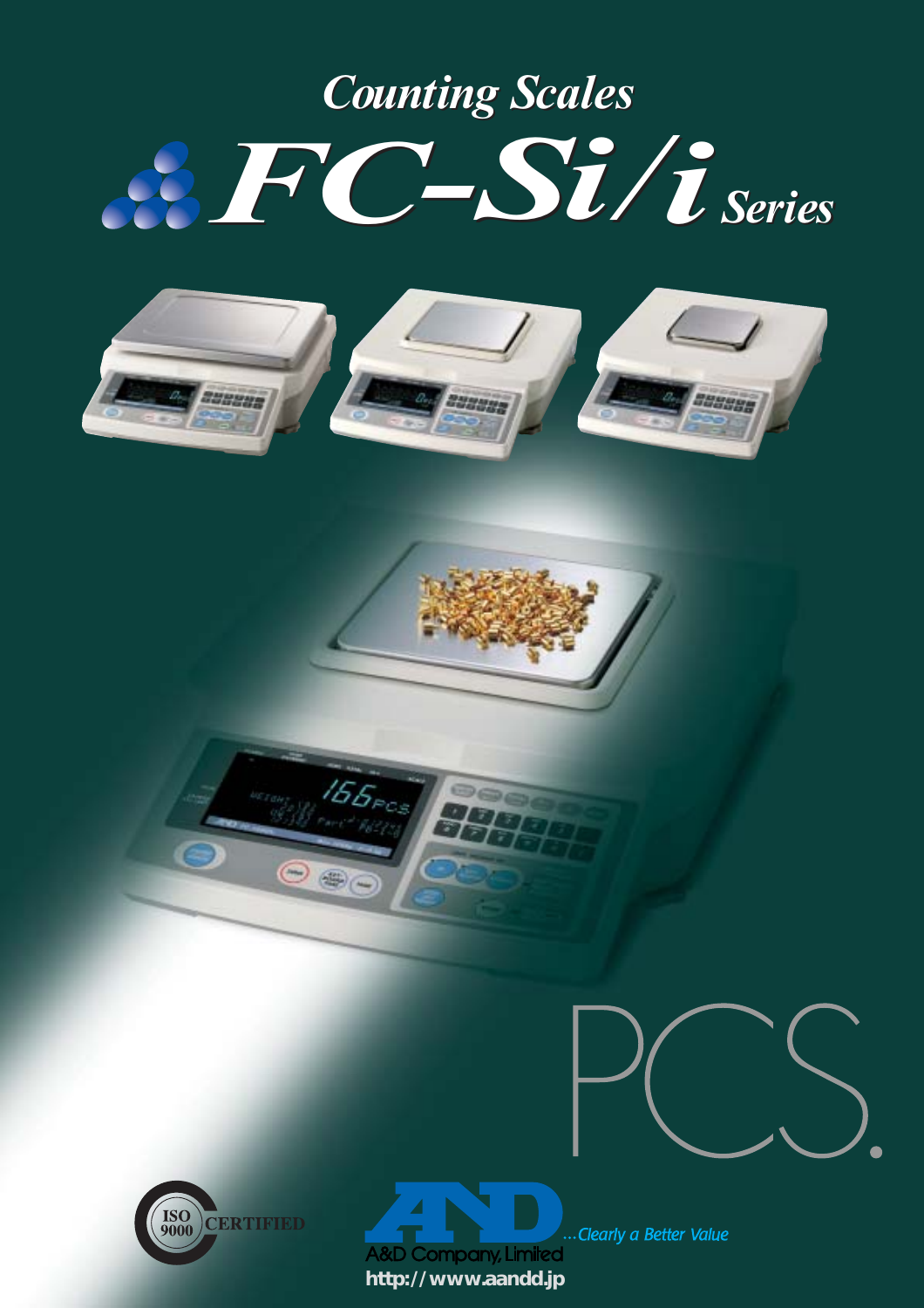# *Two Step Operation Mak*

## *Unit Weight Registering Navigator*

Just follow the flashing light to complete a unit weight registration; it is beginner-friendly! Select the best-suited way from ID number data retrieval, 10-key pad input, or sample size weighing.



## *Absolutely Easy! Easy Data Retrieval*

For each weighing article, it is easy for anyone to instantly retrieve data such as ID number, unit weight, tare weight, and comparator upper/lower limits without making an error.

It helps to improve effectiveness and reliability of operation. Especially effective for multiproduct lines.

### *Simple Operation Mode*

You can avoid making any unwanted operational mistakes by enabling just the keys you need. (This mode is available for zero setting, tare weight cancel setting, and sample counting setting.)

#### *Buzzer*

Sounds when the current counting reaches, exceeds, or lacks a set quantity. The alarm beeps when an operational error occurs.

#### *Comparator Function*

Compares a count or weight. When the comparator function is activated, "HI", "OK" or "LO" is displayed.

#### *Accumulation Function*

Totals piece count into memory. Works in automatic or manual mode.

## *Extremely Accurate! High Internal Resolution* **&** *Wide Counting Range*

Internal resolution is enhanced for more accurate counting. (FC-Si: 1/10,000,000 FC-i: 1/1,000,000) Now you can make counting of both lightweight and heavyweight articles with only one scale.

Replace conventional scales (used to require one each for light piece weight and heavy piece weight) with this scale, and save your cost and space as well as trouble to shift the load from the unit weight setting pan to the counting pan during measurement.

### *Automatic Counting Accuracy Improvement (ACAI)*

ACAI automatically corrects errors caused by variation in unit weights of weighing article. It makes even more accurate counting possible.

### *Aluminum Die-cast Frame*

Robust body structure gives long-time stability and high accuracy of the product.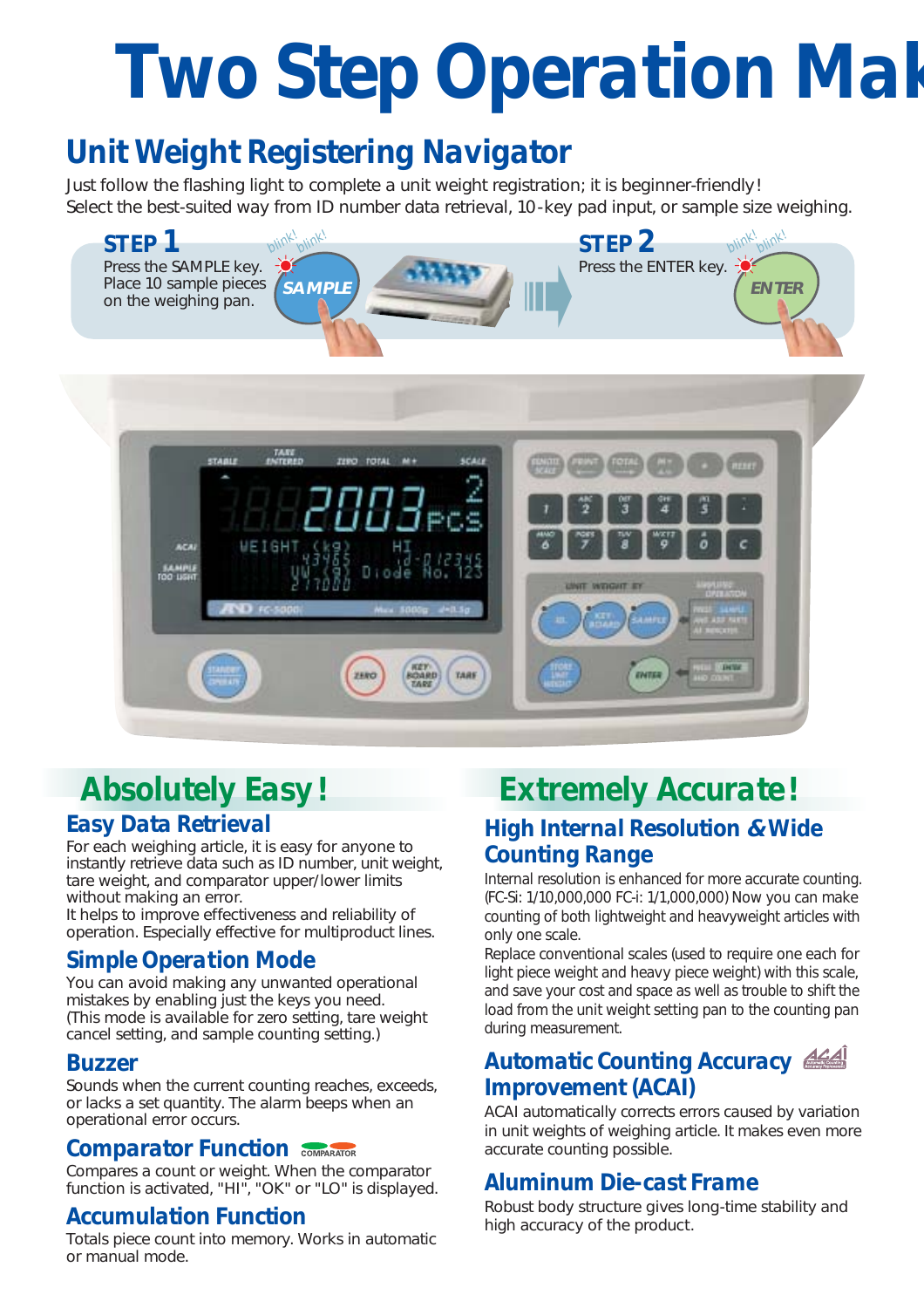# *kes Operator's Life Easy!*

## *Large Stainless Steel Counting Pan*

Large-sized weighing articles can be effortlessly mounted on the pan. The pan is removable and washable.

## *Large, Clear Vacuum Fluorescent Display (VFD) Full of Information*

Displays quantity, gross weight, unit weight, ID number (6 digits), comparison result, product name (12 alphanumeric characters), and main/remote scale identification.

## *Large Memory for 500 Items*

Stores data on unit weight, tare weight, upper/lower limit values, and gross quantities (accumulated total) according to ID number.



### *Cordless Scale (Optional)*

The scale can be used at a place with no power source (for approx. 10 hours) with the optional rechargeable battery pack (Ni-MH).

## *RS-232C Interface as Standard Equipment*

The scale can be easily connected to a printer or PC via the RS-232C Interface provided as standard. (A connecting cable required.)

### *Serial Input/Output via 3 Channels (Optional)*

Up to 3 devices can be used by connecting with the optional RS-232C interface. PC, printer, barcode reader, etc., can be used simultaneously.

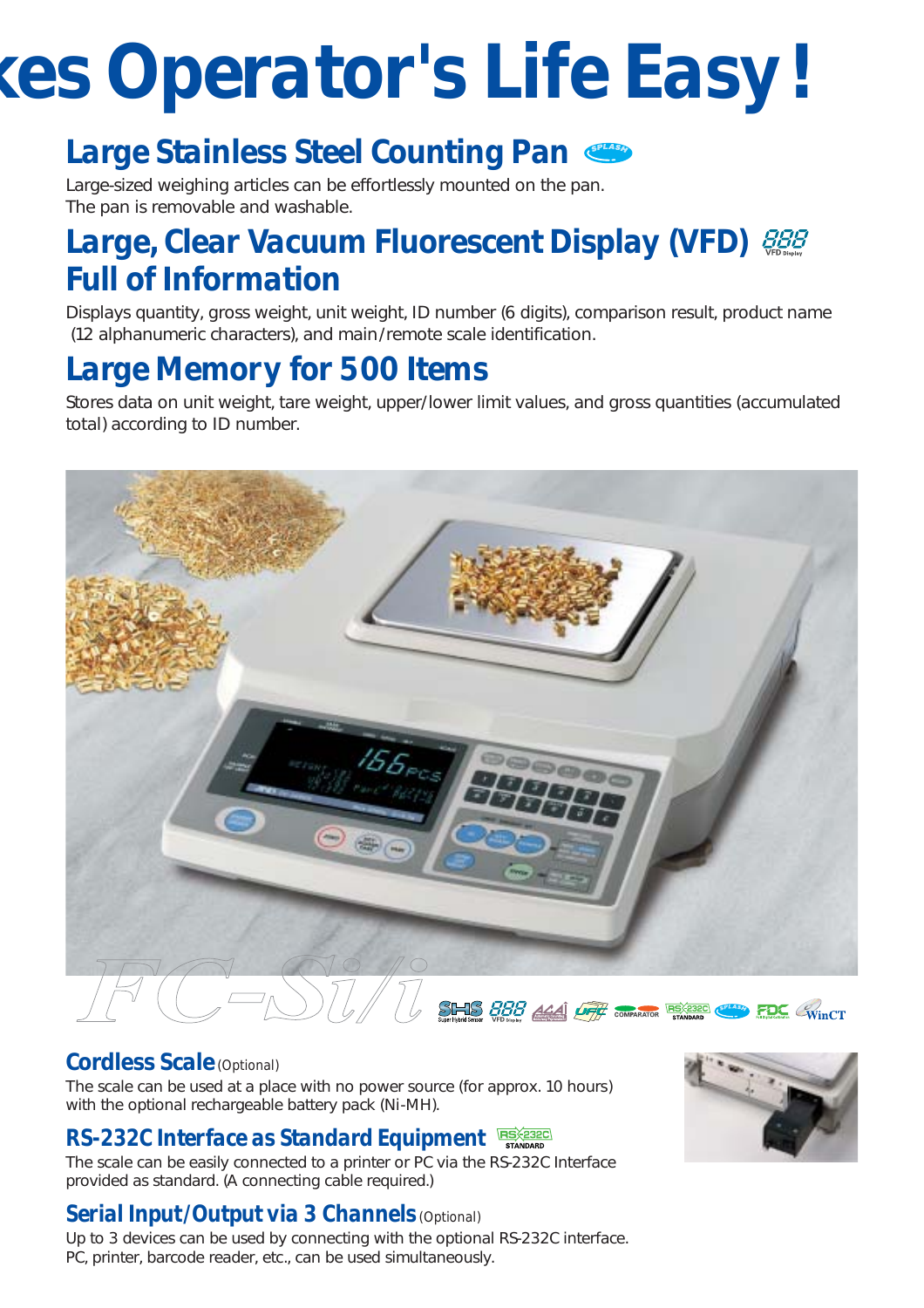## *Inventory Management Made Easy!*

## *Inventory Control System*

You can easily build an inexpensive inventory control system with the FC-Si/i, barcode label printer AD-8125, and barcode reader FC-01i.

It will contribute to reducing of total cost and improving reliability by eliminating errors and unnecessary repetition during massive processing jobs such as material control, etc.

## *Very Convenient!*

## *Remote Scale*

Even heavy unit weight articles or quantity exceeding the weighing capacity of the main scale can be measured with a remote scale (optional).

## *Barcode Label Printer AD-8125*

Prints on a label product name, ID number, unit weight, gross weight, and quantity. You can design your own labels with the UFC function.

Universal Flex Coms (UFC) allows you to format the printer label.





## *Dedicated Barcode Reader FC-01i*

## *Improved Accuracy of Simplified Inventory Control*

Prints on a label a barcode with an ID number, product name, quantity, unit weight, gross weight, and date. It helps to eliminate errors in reading/ entering as well as to reduce operation/inventory cost. You can register an ID number, unit weight, tare weight, and comparator upper/lower limit in the barcode.

### *Barcode Reader*

Registered information such as product name, ID number, unit weight, tare weight, upper/lower limit, etc. can be easily retrieved.

## *Applicable to Various Barcodes*

Compliant with barcodes JAN-13/8, EAN-13/8, UPC-A/E, Coadabar (NW-7), ITF (Interleaved1of5), and Code39.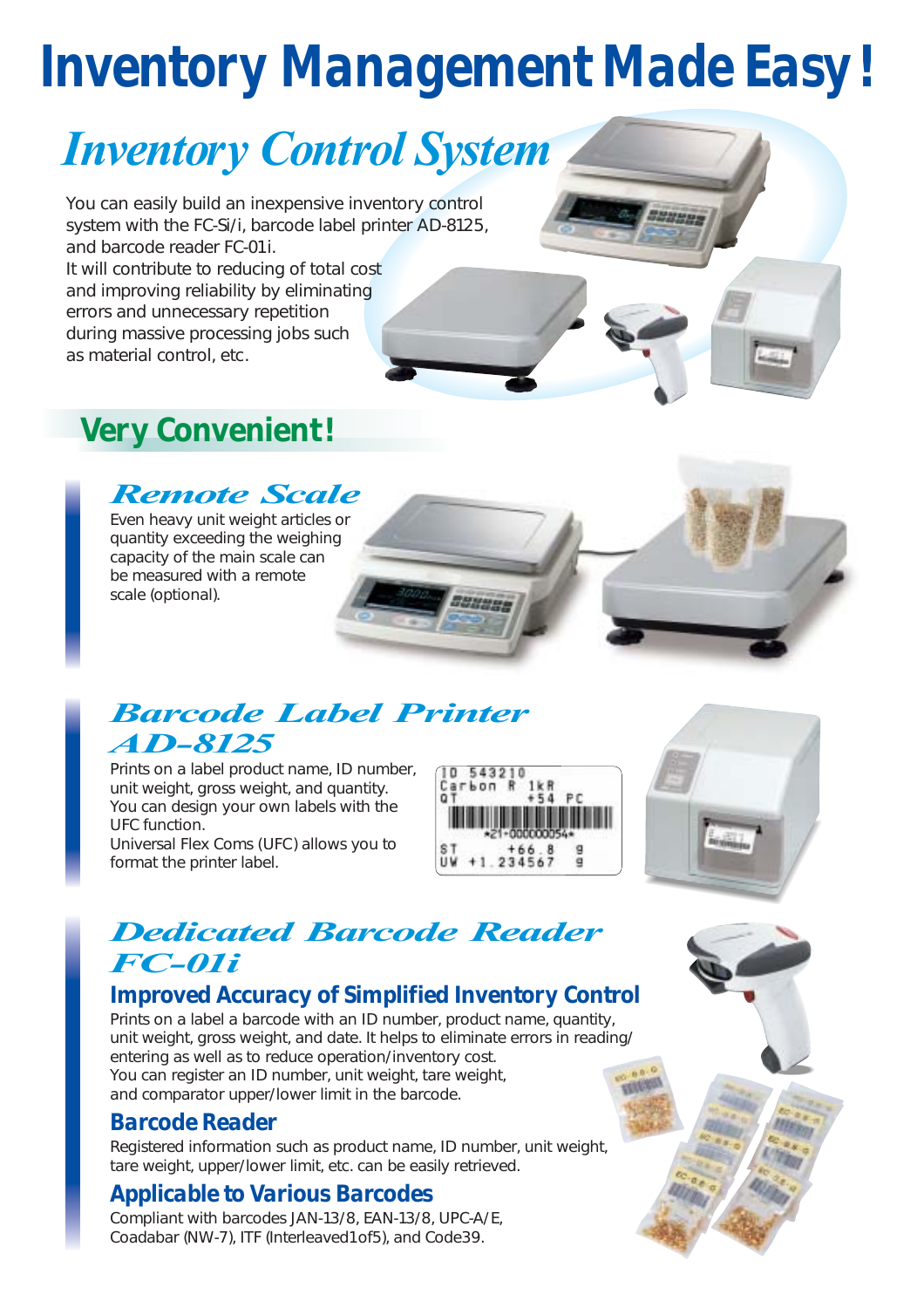## *Two Scale Operation Made Easy! Counting Scale…Tips on Selection*

Firstly, choose a model that has the smallest possible minimum unit weight\*. Secondly, choose a model that has a weighing capacity\* of a little over the weight of the articles you regularly measure.

- \* Minimum unit weight: The smaller the value is, the lighter an article you can measure and the higher the accuracy you can achieve.
- \* Weighing capacity: The greater the value is, the heavier an article you can measure. However, a model that has greater weighing capacity has also greater minimum unit weight. It is best to select the weighing capacity range you actually need in order to make accurate measurement.

#### *Remote Scale*

| Model                 |                    | Weighing Capacity   Platform Size (WxD) | Recommended Pairing |           |  |  |  |
|-----------------------|--------------------|-----------------------------------------|---------------------|-----------|--|--|--|
|                       |                    |                                         | $FC-500Si$          | FC-5000Si |  |  |  |
| SB-15K10 SA337        | 15 <sub>kq</sub>   | 250 x 250mm                             |                     |           |  |  |  |
| <b>SB-60K11 SA337</b> | 60kg               | 330 x 424mm                             |                     |           |  |  |  |
| SB-100K12 SA337       | 100 <sub>kg</sub>  | 390 x 530mm                             |                     |           |  |  |  |
| SB-200K12 SA337       | 220 <sub>kg</sub>  |                                         |                     |           |  |  |  |
| FC-09-300K4           | 300 <sub>kg</sub>  | 700 x 600mm                             |                     |           |  |  |  |
| FC-09-600K4           |                    |                                         |                     |           |  |  |  |
| FC-09-600K3           | 600 <sub>kg</sub>  | 1000 x 1000mm                           |                     |           |  |  |  |
| FC-09-1200K3          | 1200 <sub>kg</sub> |                                         |                     |           |  |  |  |

| Model           | <b>Weighing Capacity</b> | Platform Size (WxD) | <b>Recommended Pairing</b> |                                    |  |  |  |           |           |  |
|-----------------|--------------------------|---------------------|----------------------------|------------------------------------|--|--|--|-----------|-----------|--|
|                 |                          |                     | $FC-500i$                  | FC-1000i FC-2000i FC-5000i FC-10Ki |  |  |  | $FC-20Ki$ | $FC-50Ki$ |  |
| SB-15K10 SA337  | 15 <sub>kq</sub>         | 250 x 250mm         |                            |                                    |  |  |  |           |           |  |
| SB-60K11 SA337  | 60kg                     | 330 x 424mm         |                            |                                    |  |  |  |           |           |  |
| SB-100K12 SA337 | 100 <sub>kq</sub>        | 390 x 530mm         |                            |                                    |  |  |  |           |           |  |
| SB-200K12 SA337 | 220 <sub>kg</sub>        |                     |                            |                                    |  |  |  |           |           |  |
| FC-09-300K4     | 300kg                    | 700 x 600mm         |                            |                                    |  |  |  |           |           |  |
| FC-09-600K4     |                          |                     |                            |                                    |  |  |  |           |           |  |
| FC-09-600K3     | 600 <sub>kg</sub>        | 1000 x 1000mm       |                            |                                    |  |  |  |           |           |  |
| FC-09-1200K3    | 1200kg                   |                     |                            |                                    |  |  |  |           |           |  |



## *Accurate Counting Made Easy With 1/10,000,000(FC-Si)*

## *Super Hybrid Sensor* SHS

Our revolutionary Super Hybrid Sensor (SHS) technology improves response speed, accuracy and minimizes maintenance costs.

SHS combines the best of magnetic force restoration and single point parallelogram load sensing technologies. Its unique design provides the fastest response speed in its class - just 1 second! And if the time ever comes when the SHS needs repair, you just replace one of three parts - there is no need to replace the whole sensor! This translates to Minimum Maintenance Costs.

## *Standard Windows Communication Tools Software*

Download free copies of WinCT-A&D's powerful and flexible data collection software tool for virtually instant connection to a PC-and WinCT-UFC-software to customize the print format.